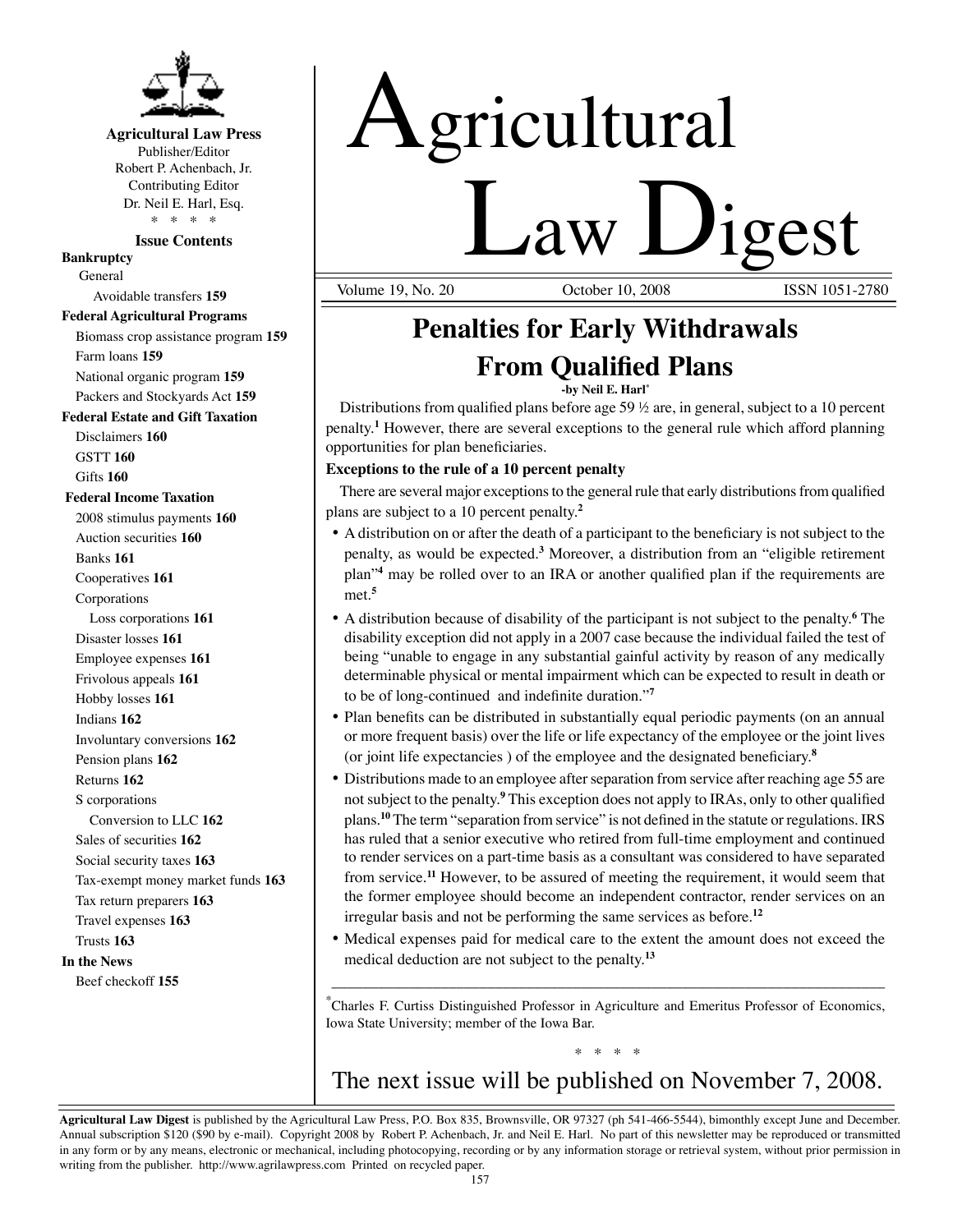- • Except for IRAs,**<sup>14</sup>** payments to an alternate payee pursuant to a Qualified Domestic Relations Order**<sup>15</sup>** are not subject to the penalty.**<sup>16</sup>**
- • Distributions to unemployed individuals for health insurance premiums are not penalized.**<sup>17</sup>** However, this exception requires that the taxpayer have received unemployment compensation for 12 consecutive weeks.**<sup>18</sup>** This exception does not apply after the individual has been re-employed for at least 60 days after the separation from employment.**<sup>19</sup>** This exception applies also to self-employed individuals if the individual would have received unemployment compensation but for the fact the individual was self-employed.**<sup>20</sup>**
- • Distributions from individual retirement accounts for higher education expenses incurred in the taxable year of the distribution are not subject to the penalty.**<sup>21</sup>**
- • Distributions for first-time home purchases are not subject to the penalty.**<sup>22</sup>** This exception islimited to "qualified acquisition costs" with respect to a principal residence of a first-time homebuyer who is the taxpayer, spouse, child, grandchild or ancestor of the taxpayer or spouse.**<sup>23</sup>**
- An exception exists for loans from qualified plans if (1) a commercially-reasonable interest rate is charged, (2) there is "adequate security," and (3) the loan agreement is legally enforceable with a term of not more than five years (except for loans on dwellings).**<sup>24</sup>** A loan may be made up to 50 percent of the account balance is not considered a distribution.**<sup>25</sup>** A pledge is treated as a loan.**<sup>26</sup>**
- Distributions from some retirement plans may be repaid during the two-year period beginning on the day after the end of the active duty period for a reservist called to active duty after September 11, 2001 and before December 31, 2007.**<sup>27</sup>**

#### **Attention to requirements**

 The exceptions to the rule of a 10 percent penalty for early withdrawals from qualified plans are both numerous and strict. Many of the cases that have been litigated in this area could have benefited from knowledgeable advice and counsel *before* the distributions were made.

#### **FOOTNOTES**

**<sup>1</sup>** I.R.C. § 72(t)(1), (2). See, e.g., Minteer v. Comm'r, 2006-1 U.S. Tax Cas. (CCH)  $\int$  50,353 (9<sup>th</sup> Cir. 2006) (retirement fund distribution used to purchase gold coins was taxable; 10 percent penalty imposed); Armstrong v. United States, 2003-1 U.S. Tax Cas. (CCH) ¶ 50,473 (D. N.D. 2003), *aff'd*, 366 F.3d 622 (8th Cir. 2004) (early distribution of retirement annuity used to satisfy debt from personal loan included in income; assignment of plan documents was not mistake). See generally 7 Harl, *Agricultural Law* § 57.02[4][c][i] (2008); Harl, *Agricultural Law Manual* § 7.02[4][b][3](2008); 2 Harl, *Farm Income Tax Manual* § 3.29[8][a] (2008 ed.).

- **<sup>2</sup>** I.R.C. § 72(t)(2).
- **<sup>3</sup>** I.R.C. 72(t)(2)(A)(ii).
- **<sup>4</sup>** I.R.C. § 402(c)(8)(B).
- **<sup>5</sup>** See I.R.C. § 402(c).

**<sup>6</sup>** I.R.C. § 72(t)(2)(A)((iii). See Rideaux v. Comm'r, T.C. Summary Opinion 2006-74; Ltr. Rul. 200718037, 60-day rollover period waived due to disability).

**<sup>7</sup>** I.R.C. §§ 72(t)(2)(A)(iii), 72(m)(7).

**<sup>8</sup>** I.R.C. § 72(t)(2)(A)(iv). See Notice 89-25, 1989-1 C.B. 632; Ltr. Rul. 200551032, Sept. 27, 2005 (IRA distribution not subject to 10 percent penalty for premature withdrawals where result was substantially equal periodic payments); Smith v. Comm'r, T.C. Summary Op. 2004-146 (exception did not apply where lumpsum distribution received); Ltr. Rul. 200551032, Sept. 27, 2005 (same). See also Ltr. Rul. 200503036, Oct. 25, 2004 (failure of IRA administrator to make annual distribution did not violate "substantially equal periodic payment" rule).

**<sup>9</sup>** I.R.C. § 72(t)(2)(A)(v). See Williams, Jr. v. Comm'r, T.C. Summary Op. 2008-53 (retirement at age 53; not eligible for exception); Olintz v. Comm'r, T.C. Summary Op. 2006-155 (individual at age 56 who separated from employer's service not liable for penalty).

**<sup>10</sup>** I.R.C. § 72(t)(3)(A).

**<sup>11</sup>** Rev. Rul. 69-647, 1969-2 C.B. 101.

**<sup>12</sup>** Reinhardt v. Comm'r, 85 T.C. 511 (1985) (employeeshareholder who sold equity interest in corporation and changed from employee to independent contractor but continued to perform the same services did not separate from employment for this purpose). See Bolden v. Comm'r, 39 T.C. 829 (1963) (no separation from service from former shareholder-employee who continued after sale of equity interest in advisory capacity). Compare Ridenour v. United States, 3 Cls. Ct. 128 (1983) (individual who continued to provide services had not separated form service even though status may have changed).

- **<sup>13</sup>** I.R.C. § 72(t)(2)(B). **<sup>14</sup>** I.R.C. § 72(t)(3)(A). **<sup>15</sup>** I.R.C. § 414(p)(1). **<sup>16</sup>** I.R.C. § 72(t)(2)(C). **<sup>17</sup>** I.R.C. § 72(t)(2)(D). **<sup>18</sup>** I.R.C. § 72(t)(2)(D)(i)(I). **<sup>19</sup>** I.R.C. § 72(t)(2)(D)(ii).
- **<sup>20</sup>** I.R.C. § 72(t)(2)(D)(iii).

**<sup>21</sup>** I.R.C. § 72(t)(2)(E). See Uscinski v. Comm'r, T.C. Memo.  $2005-124$  (401(k) accounts do not qualify for this exemption); Barbee v. Comm'r, T.C. Summary Op. 2006-71 (exception applies only to IRAs; irrelevant that taxpayer had IRAs from which distributions could have been made); Lodder-Becker v. Comm'r, T.C. Memo. 2005-162 (IRA distributions used to pay higher education expenses in year *before* distribution subject to 10 percent penalty); Ambata v. Comm'r, T.C. Summary Op. 2005-93 (IRA distribution used to pay qualified higher education expenses in year after distribution; 10 percent additional tax imposed); Nolan v. Comm'r, T.C. Memo. 2007-306 (secondary education expenses did not qualify as higher education); Gorski v. Comm'r, T.C. Summary Op. 2005-112 (expenditures for computer, housewares, furniture, appliances and bedding were not qualified higher education expenses). See also Domanico v. Comm'r, T.C.